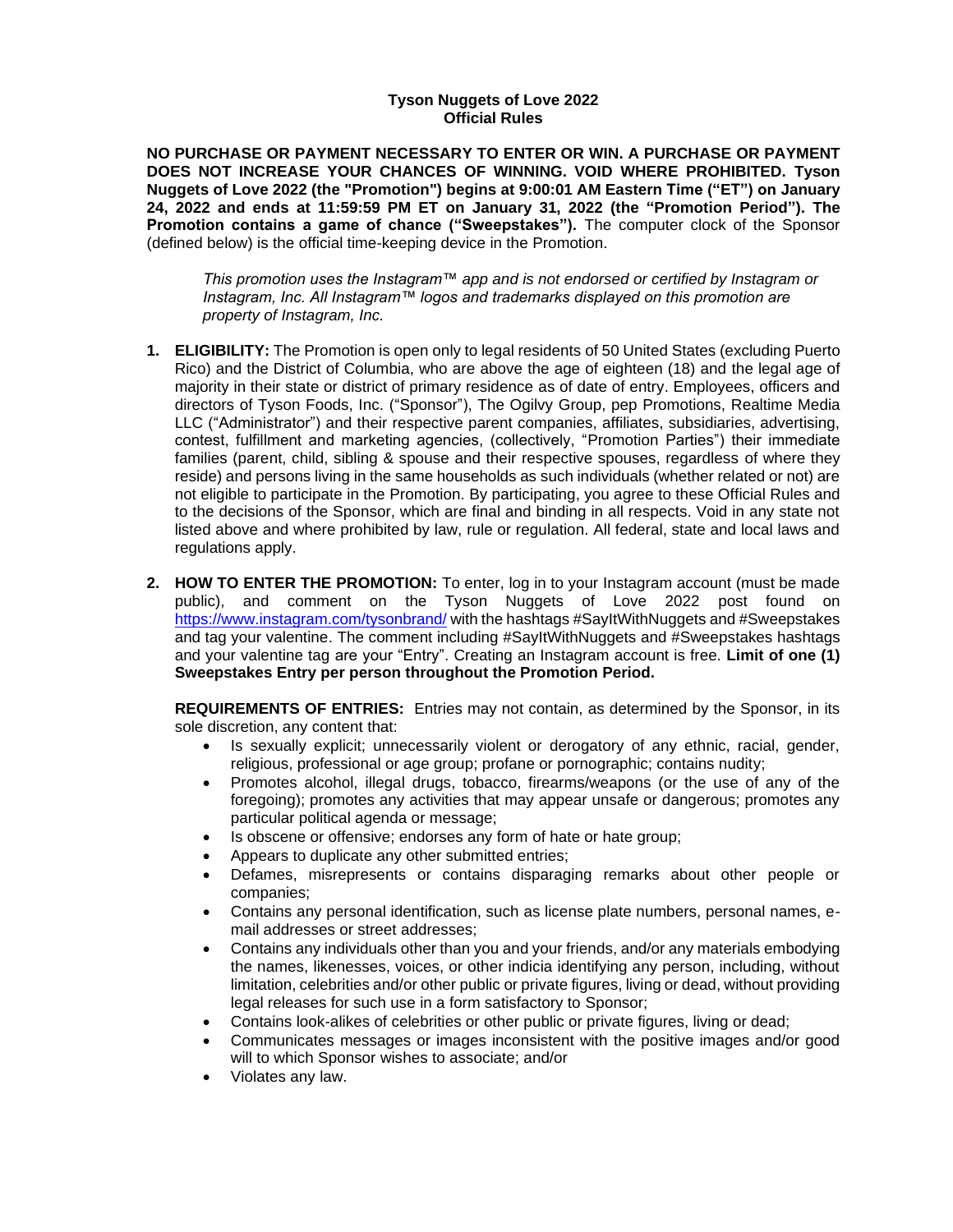By submitting an Entry, you represent and warrant that your Entry is original to you and its contents do not infringe upon or violates the rights of any third party, including any copyrights, trademarks, rights of privacy, publicity or other intellectual property.

- **3. SWEEPSTAKES DRAWING/ODDS:** On or about February 1, 2022, the Administrator will conduct random drawings from all eligible Entries received within the Promotion Period and select two hundred and fifty (250) Promotion winners. Odds of winning a Promotion prize depend on the number of eligible Entries received.
- **4. WINNER NOTIFICATION:** Potential winners will be notified via direct message on their Instagram account from the Sponsor of the Promotion. Potential winners will also be required to send the Administrator their contact information consisting, but not limited to, the following: Full Name, Full Address, Email Address, and Phone Number, via a prize claim form. The potential prize winners will be notified within three (3) business days of winner selection or as soon as reasonably practiceable. Potential winners will have three (3) days to respond to winning notification before forfeiting their prize. Potential winner becomes the "Winner" only after verification of eligibility by Sponsor. If such potential winner cannot be contacted within a reasonable time period, if the potential winner is ineligible, if any notification is returned undeliverable, or if the potential winner otherwise fails to fully comply with these Official Rules, he/she will forfeit that prize and an alternate winner will be selected from among all remaining entries for that drawing.
- **5. PRIZES/PRIZE RESTRICTIONS:** Two Hundred and Fifty (250) Promotion prizes will be awarded during the Promotion, consisting of:
	- One (1) Tyson Sauce Pen
	- One (1) bag of Nuggets of Love

## **The Approximate Retail Value ("ARV") of each Promotion prize is \$10.00**

## **The total ARV of all Promotion Prizes is \$2,500.00**

**PRIZE RESTRICTIONS:** Prizes will be awarded only upon winner redemption, confirmation, verification and final approval by Sponsor. No substitution, transfer of any prize or cash alternative permitted, except by Sponsor who reserves the right, in its sole discretion, to substitute a prize of equal or greater value, if prize, or portion of prize, becomes unavailable. Promotion Parties are not responsible for late, lost, stolen, damaged, delayed, or undelivered prizes.

PRIZES ARE AWARDED "AS IS" WITH NO GUARANTEE. ALL WARRANTIES, WHETHER EXPRESS OR IMPLIED, INCLUDING THE WARRANTIES OF MERCHANTABILITY AND FITNESS FOR A PARTICULAR PURPOSE, ARE HEREBY DISCLAIMED BY THE PROMOTION PARTIES. ALL PRIZE DETAILS ARE AT SPONSOR'S SOLE DISCRETION. ANY COSTS AND EXPENSES ASSOCIATED WITH PRIZE ACCEPTANCE AND USE NOT SPECIFIED HEREIN AS BEING PROVIDED ARE WINNERS' SOLE RESPONSIBILITY.

**6. OWNERSHIP OF ENTRIES:** By submitting an Entry, you agree to be bound by these Official Rules and grant Sponsor an exclusive, fully paid-up and royalty-free, worldwide license to use, modify, delete from, add to, publicly perform, publicly display, reproduce and translate your Entry, including without limitation the right to distribute all or part of your Entry in any media formats through any media channels. By submitting an Entry, you consent to the use, by Sponsor, its affiliates, subsidiaries, parents, and licensees, of your name, likeness, and image, in connection with the Event and Sponsor's related marketing activities, in any media or format now known or hereafter invented, in any and all locations, without any payment to or further approval from you. You also represent that you have obtained such consent and/or releases from any other individuals contained in your Entry, and agree to obtain such written consents and provide them to Sponor upon request. You agree that this consent is perpetual and cannot be revoked. For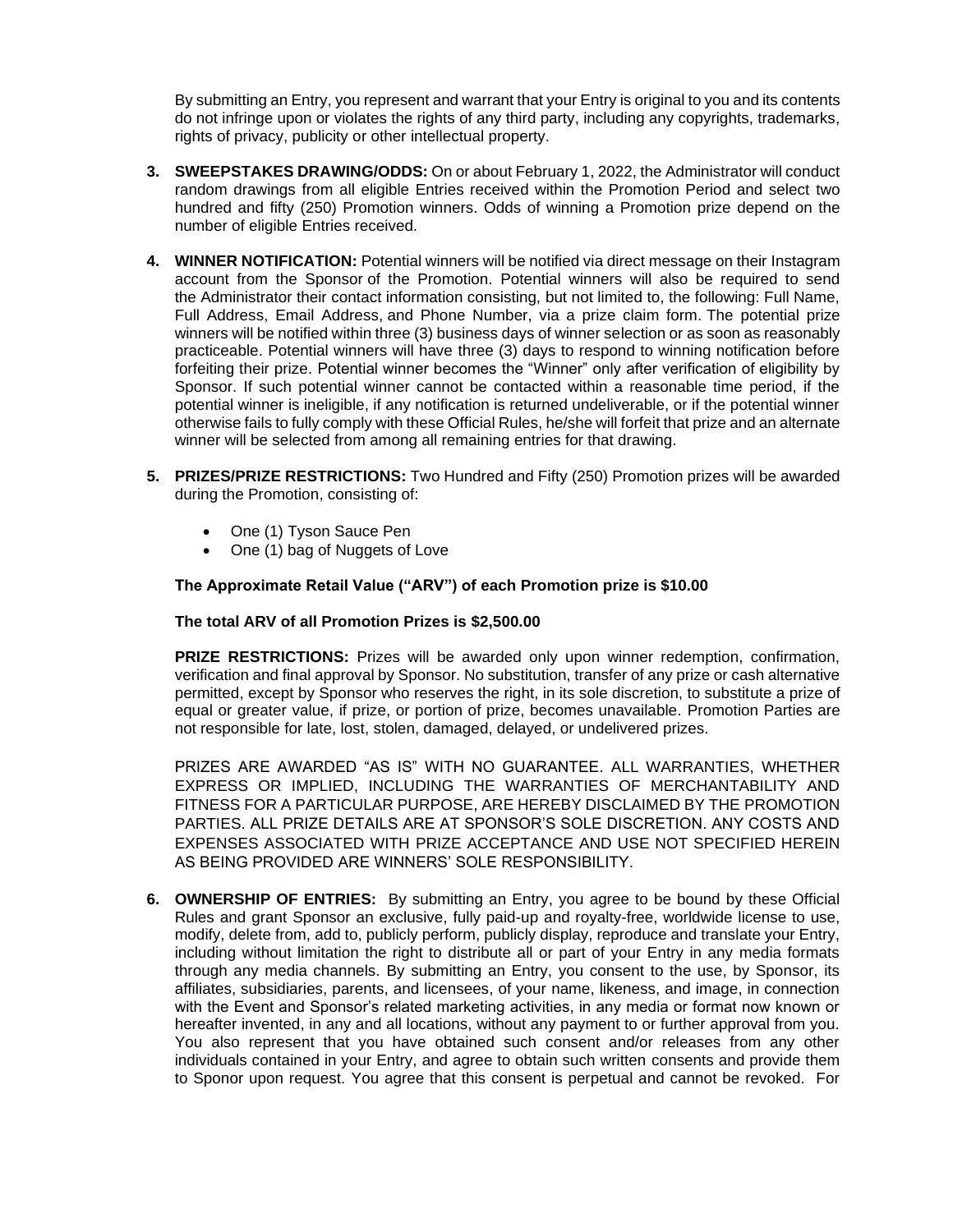uses beyond the consent that you grant above, you agree that Sponsor's use of your personal data will be governed by the Privacy Policy posted on the Sponsor website.

- **7. GENERAL:** Each winner hereby expressly grants to the Promotion Parties and their respective designees all rights to use and publish his/her name, likeness (photographic or simulated), voice, and province of residence for all purposes, including without limitation, advertising, marketing, promotional and publicity purposes in connection with this Promotion ("Advertising"), in any and all media now or hereafter devised, worldwide in perpetuity, without any form of notice or any amount or kind of compensation or permission, except where prohibited by applicable law. All copyright, trademark or other intellectual property rights in such Advertising shall be owned by Sponsor and/or its licensors, and each winning participant hereby disclaims and waives any claim of right to such Advertising. Such Advertising shall be solely under the control of Sponsor and/or its licensors, and each winner hereby waives any claim of control over the Advertising content as well as any possible claims of misuse of such winning recipient's name, likeness or voice under contract, tort or any other theory of law. The Promotion Parties do not assume any responsibility for any disruption in the Promotion Parties, including but not limited to the failure or interruption of Instagram or any internet service provider. In the event there is a discrepancy or inconsistency between disclosures and other statements contained in any Promotion materials and the terms and conditions of these Official Rules, these Official Rules shall prevail, govern, and control. In no event will more prizes be awarded than those listed in Rule #5. All federal, state, and local laws and regulations apply. All decisions as to these Official Rules and interpretations thereof are exclusively within the sole discretion of the Promotion Parties and may be changed from time to time without notice. The Promotion Parties reserve the right to cancel or modify the Promotion at any time without notice. A potential winner may be requested to provide the Sponsor with proof that the potential winner is the authorized account holder of the email address associated with the winning Entry. If, in Sponsor's sole determination, a dispute cannot be resolved, the Entry will be deemed ineligible. Entries generated by a script, macro or other automated means will be disqualified. Entries that are incomplete, garbled, or corrupted are void and will not be accepted.
- **8. CONDUCT:** By participating in this Promotion, you agree to be bound by these Official Rules and the decisions of the Promotion Parties, which shall be final, binding and non-appealable in all respects. Failure to comply with these Official Rules may result in disqualification. The Promotion Parties reserve the right at their sole discretion to disqualify any individual found to be tampering with the participation process or the operation of the Promotion, or to be acting in any manner deemed by the Promotion Parties to be in violation of the Official Rules, or to be acting in any manner deemed by the Promotion Parties to be unsportsmanlike or disruptive, or with intent to annoy, abuse, threaten or harass any other person and void all associated Entries and/or registrations. CAUTION: ANY ATTEMPT BY A USER, YOU OR ANY OTHER INDIVIDUAL TO DELIBERATELY DAMAGE OR UNDERMINE THE LEGITIMATE OPERATION OF THE PROMOTION IS A VIOLATION OF CRIMINAL AND CIVIL LAWS, AND SHOULD SUCH AN ATTEMPT BE MADE, THE PROMOTION PARTIES RESERVE THE RIGHT TO SEEK DAMAGES AND OTHER REMEDIES (INCLUDING ATTORNEYS' FEES) FROM ANY SUCH PERSON TO THE FULLEST EXTENT PERMITTED BY LAW.
- **9. LIMITATIONS OF LIABILITY:** The Promotion Parties assume no responsibility or liability for (a) lost, late, stolen, undelivered, inaccurate, incomplete, delayed, misdirected, damaged or garbled registrations, Entries, URLs, or emails; (b) any incorrect or inaccurate Entry information, or for any faulty or failed electronic data transmissions; (c) any unauthorized access to, or theft, destruction or alteration of Entries or registrations at any point in the operation of this Promotion; (d) any technical malfunction, failure, error, omission, interruption, deletion, defect, delay in operation or communications line failure, regardless of cause, with regard to any equipment, systems, networks, lines, cable, satellites, servers, computers or providers utilized in any aspect of the operation of the Promotion; (e) inaccessibility or unavailability of the Internet or the Web Site or any combination thereof or for computer hardware or software malfunctions, failures or difficulties, or other errors or difficulties of any kind whether human, mechanical, electronic, computer, network, typographical, printing or otherwise relating to or in connection with the Promotion, including, without limitation, errors or difficulties which may occur in connection with the